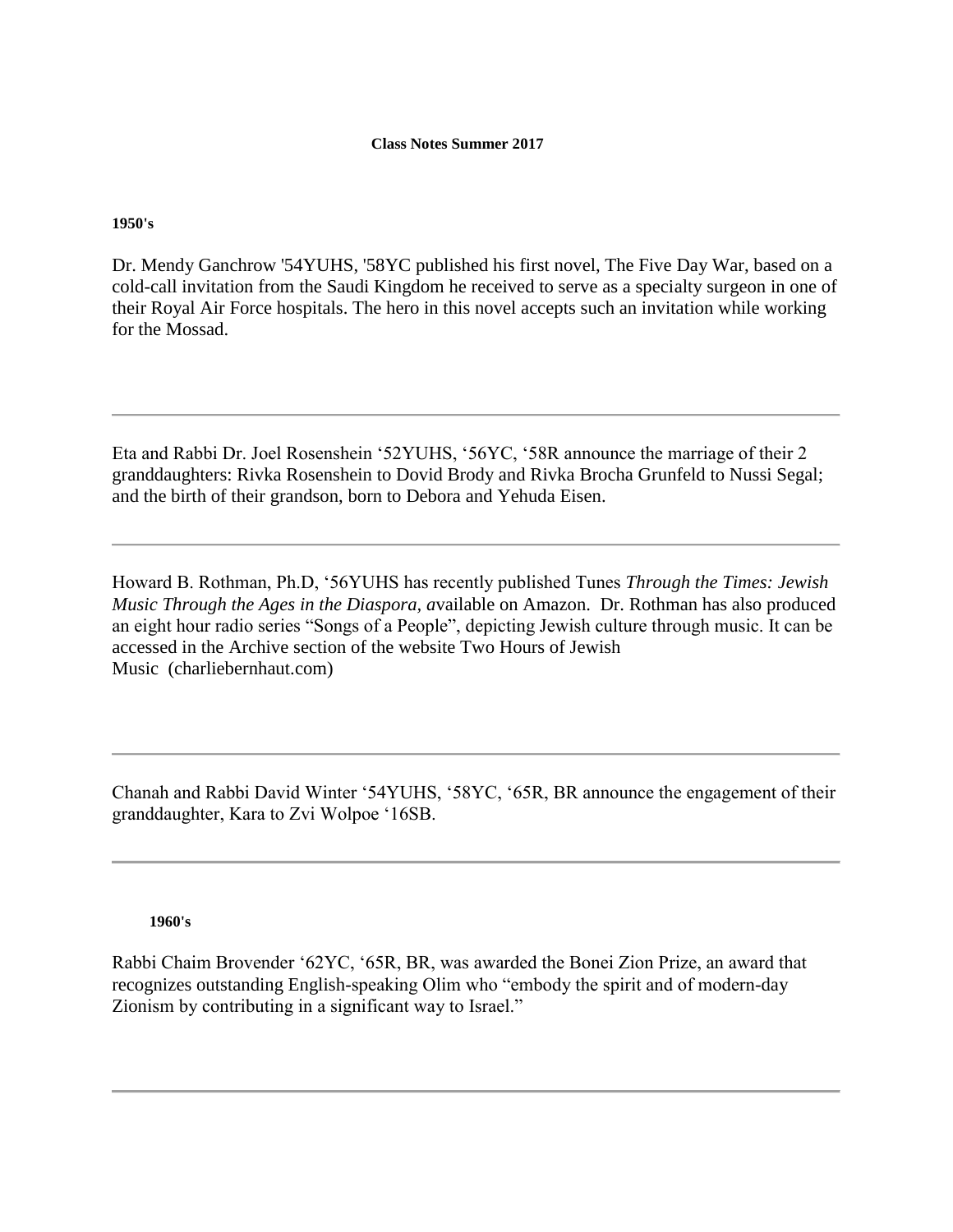Michael (Mechy) Frankel's '64YUHS,' 68YC, '71R recent monograph "Nonstrategic Nuclear Weapons at an Inflection Point" has been published by Johns Hopkins University as part of its series of national security research documents, available on-line.

Rabbanit Chana Henkin '64YUHS, '68S, '76BR (Founder and Dean of Nishmat) was honored with lighting a torch on Israel Independence Day.

Tamra and Dr. Benjamin Lesin '61YUHS celebrated the bar mitzvah of their grandson, Yaacov Moshe HaCohen Lesin , at the Kotel in Jerusalem. He is named after former YU Mashgiach Ruchni, Rabbi Yaacov Moshe HaCohen Lesin.

Sara Reguer '66TI published her new book "Opinionated: the World View of a Jewish Woman", Academic Studies Press, 2017.

Rabbi Dr. Bernhard Rosenberg '69YC, '74R, F, '92A edited "Genesis of the Palestinian Authority" by David Bedein.

Moishe (Melvyn) Westreich '62YUHS, '66YC has published his first novel, entitled "Murder in the Kollel", available via Amazon.

## **1970's**

Aviva '72YUHS and Stan Adler '65YUHS announce the birth of a grandson, born to their children Dahlia and Yoni Fisch.

Nadav Erlich '16SB announces his engagement to Nicky Bernstein.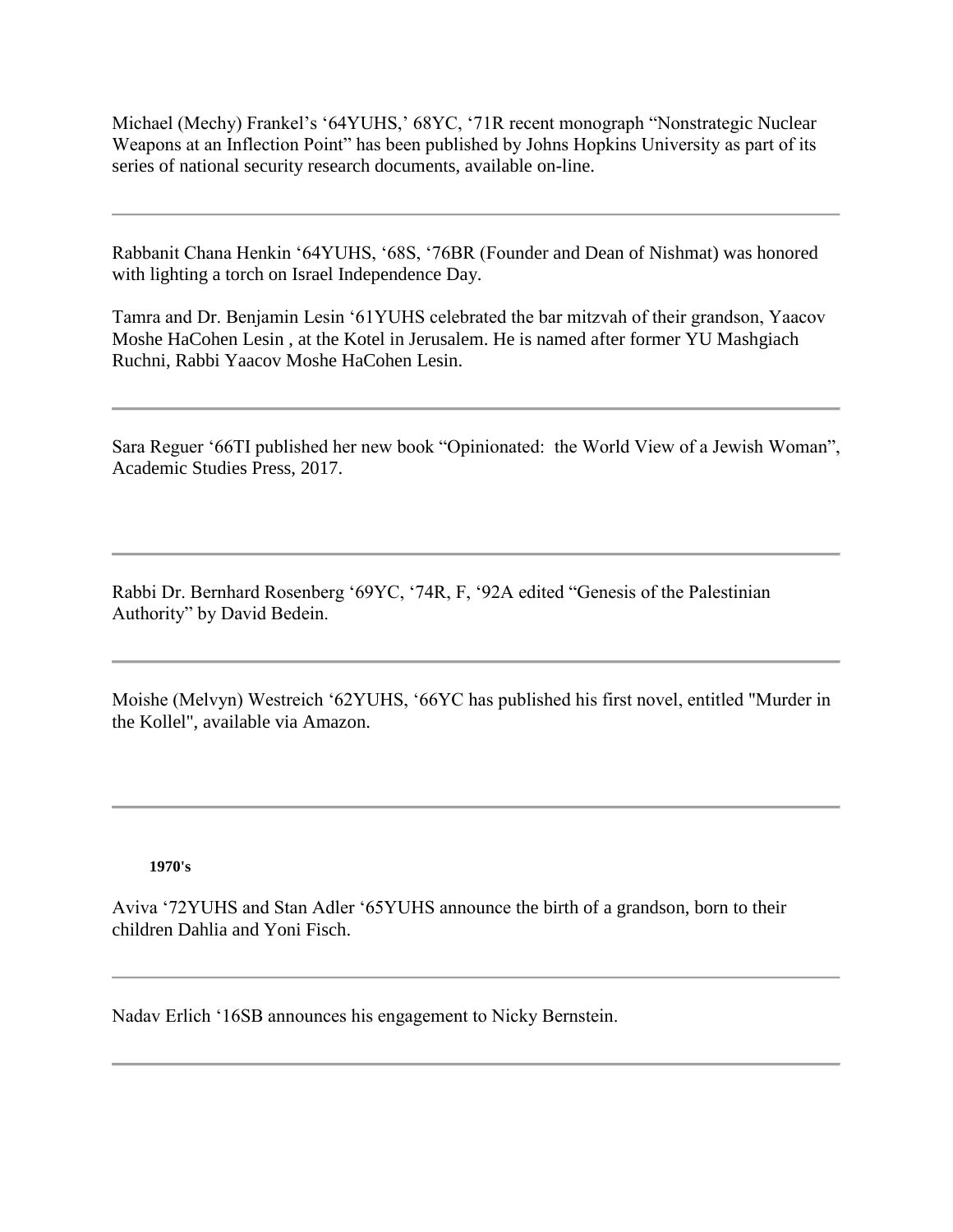Gitty and Mark Bodner '67YUHS, '71YC announce the birth of their grandson Shimon Eliezer Glaser.

Abby '70YUHS, '72TI, '94W and Rabbi Reuven Fink '91BR announce the bar mitzvah of their grandson, Yehuda, son of Rachel and Yair Sandler.

Amy and David Grauer '69YUHS, '73YC announce the birth of a grandson, born to their children Leba '03S, '12W and Rabbi Seth Grauer '01YC, '04R, '12A.

Cheryl and Mark Hametz '73YUHS announce the birth of twin grandchildren, a boy Mateo lev, and girl Aliyah Sapir, born to their children Ruth and Ian Hametz.

Joel Herskowitz, M.D. '71E has co-authored with his wife, Dr. Roya Sayadi, the second edition of Swallow Safely. A Caregiver's Guide to Dysphagia: Recognition, Treatment, and Prevention.

Dr. Bryan Kagan, DPM, MCSFS,DASFP '76YC was recently voted one of "Americas Most Influential Podiatrists" and recognized as an internationally recognized expert on forensic podiatry by *Podiatry Management* magazine.

Roberta '75S and Abe Katz '75YC announce the marriage of their son, Eric Katz, to Ahuva Lindenbaum '00YUHS, '04S.

Dr. Michael Kram '77YC, '81E, has published Zebra, *It's Not All Black and White in the Physical or Spiritual Worlds*, Outskirts Press.

Rabbi Mark Hillel Kunis '74R, BR recently published a new book with Menorah/Koren Press, Dancing With God: How to Connect with God Every Time You Pray.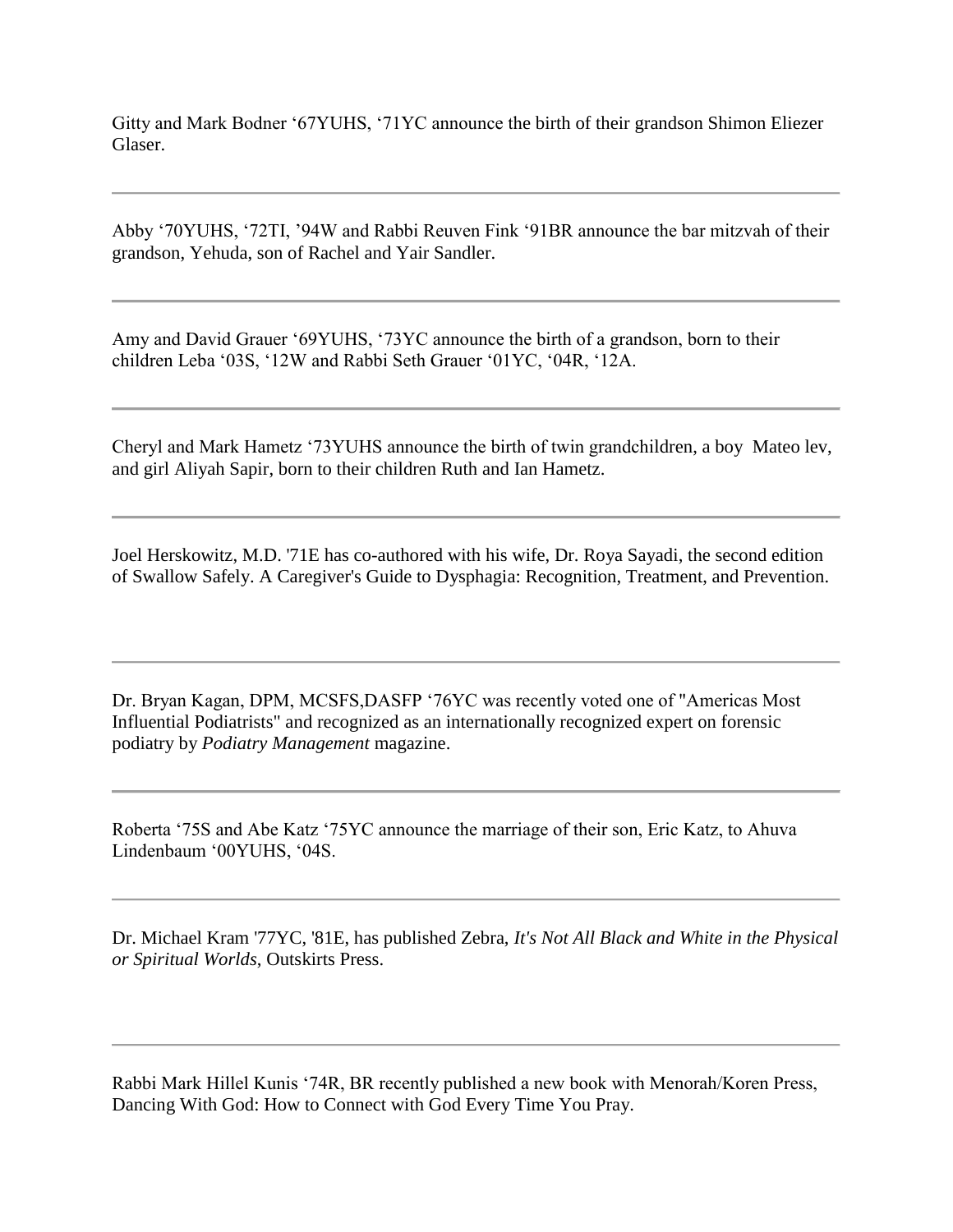Debbie and Benjamin Lang '72YC announce the engagement of their daughter, Rachel Lang, to Jeremy Greenblum.

Esther Brener Ladell and Uri Ladell '72YUHS announce the births of their grandchildren Lavi, son of Ilan and Sarit, and Ahava, daughter of Chanani and Liraz.

Diane and Barry Mael '79YC, '82W announce the marriage of their daughter Emma '17S to Yossi Katz.

Rabbi Elazar Muskin '78YC, '81R, BR has been elected the new president of the Rabbinical Council of America.

Aviva and Joe '76YUHS, '79YC Offenbacher and Robin and Bruce Epstein on the birth of their grandson, Ariel Jacob, born to Esther and Rafi Offenbacher. Mazal Tov to the greatgrandparents, Judith '57YUHS, '61S and Rabbi Irwin '53YUHS, '57YC, '60BR, R Borvick and Esther and Elmer Offenbacher.

Sharon '78S and David Rauch announce the birth of twin boys, to their children Rebecca '12S, '13A and Jeremy Rauch '10YC.

Fran (Rosenzweig) '68YUHS and Sheldon Rosen '70YC announce the bat mitzvah of their granddaughter, Talia, daughter of Lisa and Moshe Markowitz '93YUHS.

Rabbi Dr. Peter M. Rosenzweig '71YC, R published his newest work *Introspection, Teshuva, Personality & Change: A Map*- Targum Press.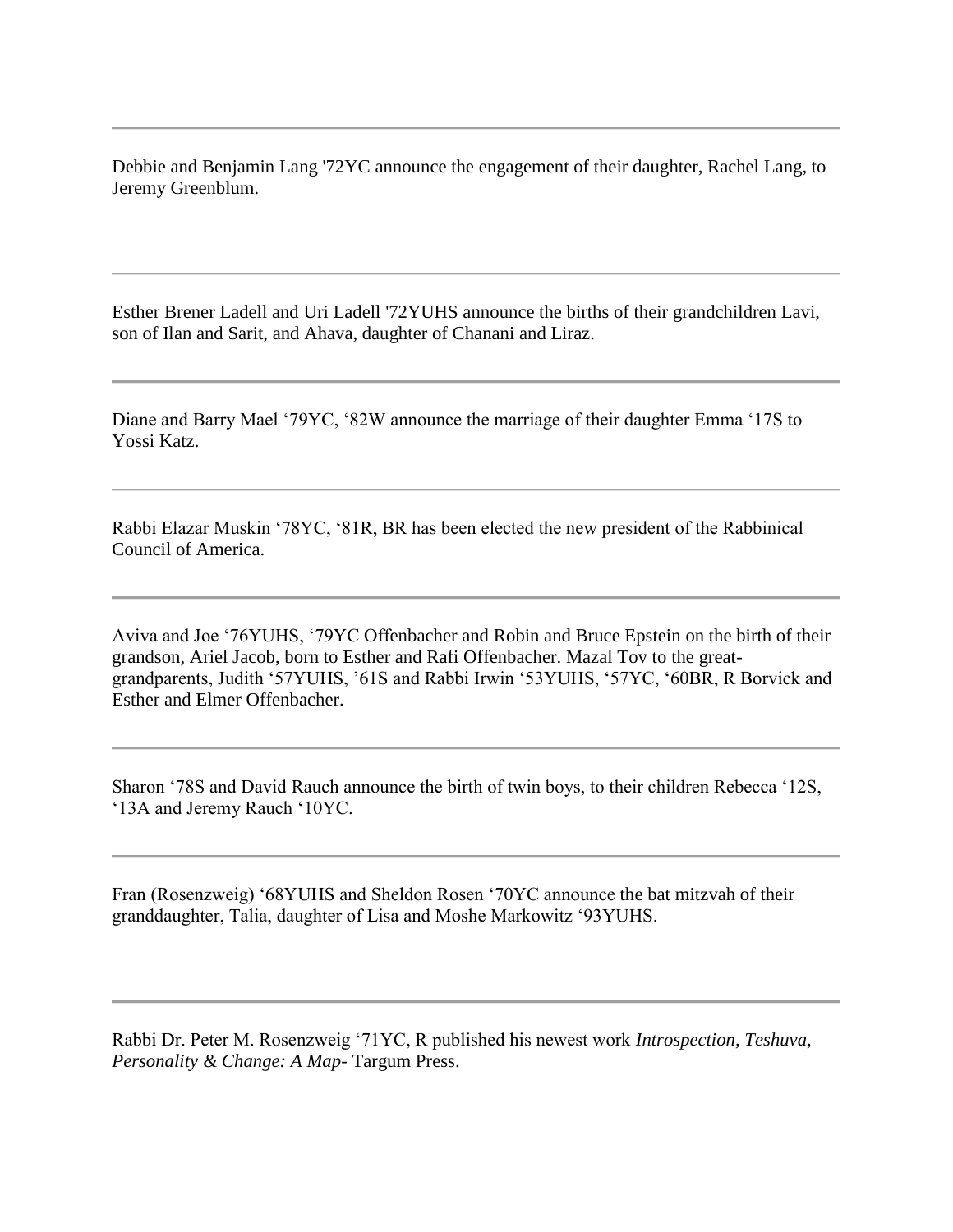Nechama and Elliot Rosner '72YC, E announce the birth of a grandson, Tzvi Hershel to their children Esther and Shmuel Vann; and a granddaughter, Adina Miriam to their children Chana Sara and Yussie Abramowitz '08YUHS and '12SB.

Nechama and Elliot Rosner '72YC announce the birth of their granddaughter, Kayla Aviva, born to their children Aliza and Shmuel Rosner '11SB.

Dr. Alan Singer's '76YC '78W unique book on family size decision-making "Creating Your Perfect Family Size" was published by Wiley.

Edna '77TI and Yehuda Singer '73YC, '75R, F announce the marriage of their daughter Noa to Yishai Taimens

Esther (Gleicher) '75YUHS and Rabbi Dr. Mark S. Weiner '76YC, '79F, '80R and Janet and Dr. Joshua Kunin '83E announce the birth of their granddaughter Ayala Rachel to Aryeh & Rivkah WeinerBeth and Dr. Paul White '75YC announce the birth of a grandson, born to their children, Elisheva and Noam White.

**1980's**

Dr. Allan Barsky '88W published *Conflict resolution for the helping professions* (3rd Edition). Oxford University Press.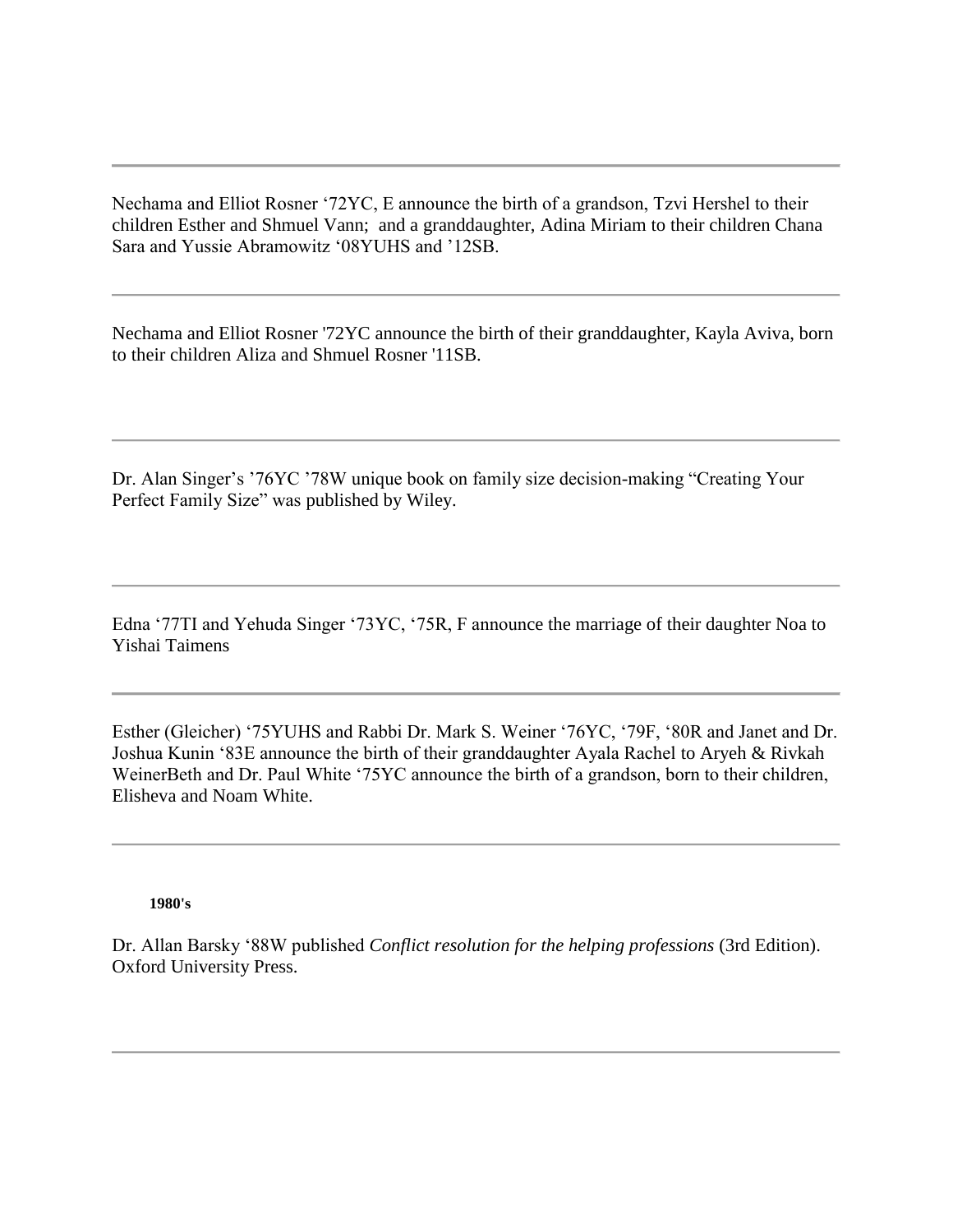Sarah and Alan Bedein '80W announce the birth of a grandson and granddaughter to two of their daughters, Rivka Singer and Leora Basticker.

Marcia Bronstein '82W, Regional Director of AJC Philadelphia/SNJ was a delegate on the Bridge Building trip to Azerbaijan with the Sisterhood of Salaam Shalom. The group explored peaceful coexistence between diverse faith groups and how multiculturalism leads to mutual collaboration and respect among the various components of civil society and religious segments of society.

Felicia (Feder) SCW '87 and Mark Bernstein announce the marriage of their son Henry Bernstein to Deena Beuchler daughter of Debbie and Bruce Beuchler.

Felicia (Feder) SCW '87 and Mark Bernstein announce the marriage of their daughter Kelly Bernstein to Gary Younger '10YUHS son of Rhonda and Steven Younger '74YUHS, '78YC.

Felicia (Feder) SCW '87 and Mark Bernstein announce the engagement of their daughter Danielle Bernstein to Sean Bokor son of Danielle and Jason Bokor.

Margie and Jeffrey Feld '84C announce the marriage of their son, Zachary, to Tara Roisman.

Shifra '84S and Perry Garber '79YUHS announce the marriage of their son Baruch to Gila Pfeiffer.

Zvi Grumet '83R recently published Genesis: From Creation to Covenant, through Maggid Press.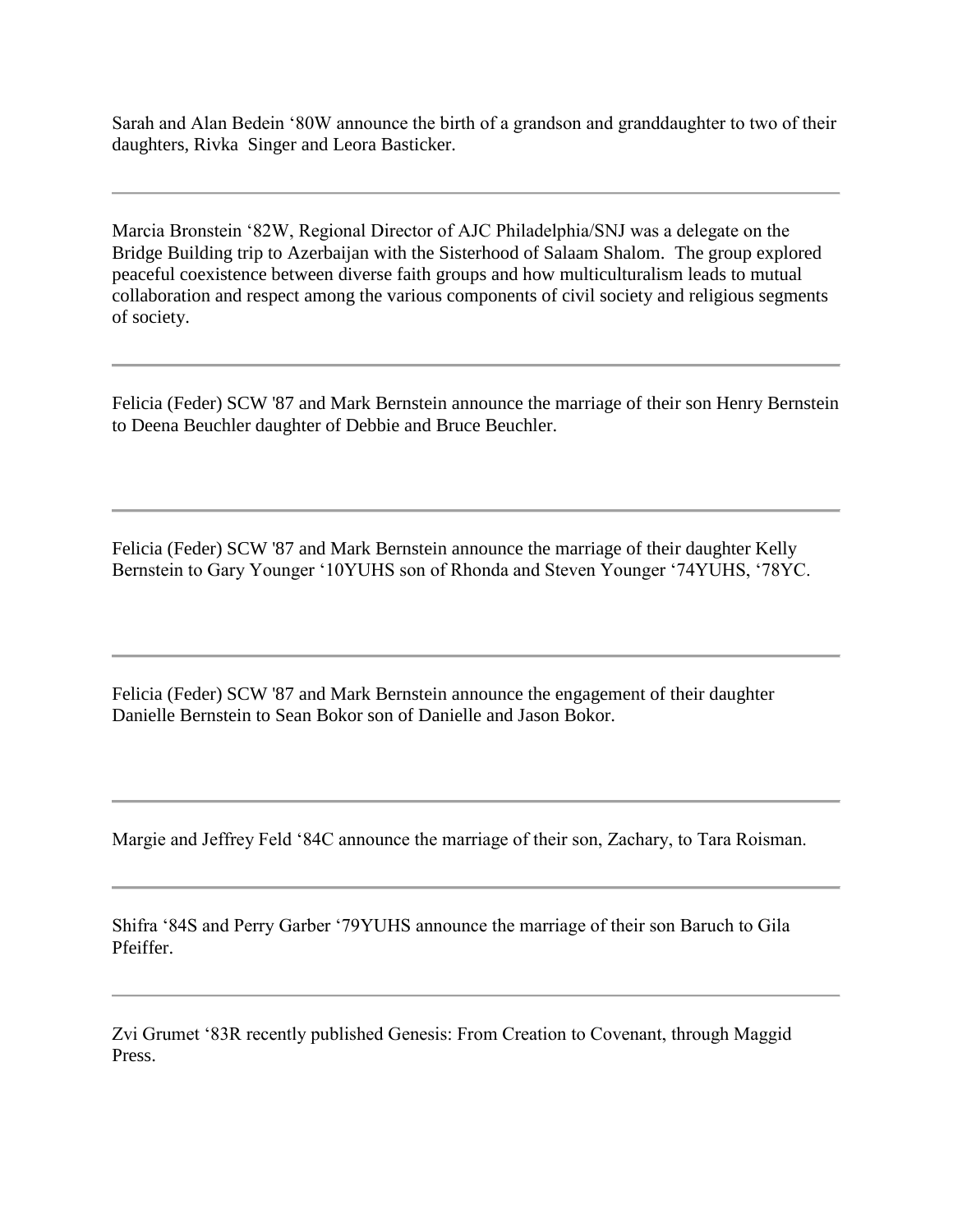Debra Guston '88C was installed as the president of the Academy of Adoption and Assisted-Reproduction Attorneys (AAAA), an international fellowship of more than 400 family formation attorneys.

Dina '86S and Ira Herman '75YUHS, '79YC announce the marraige of their son, Elie, to Theresa Linzner.

Deena (Press) '84YUHS, '87S, '94F and Zvi Kahane '86YC announce the birth of their granddaughter Sophie, born to Aleyet and Zecharya Hirsch.

Shelly and Jan Kiderman '85C announce the birth of a grandson, born to their children, Miryam and Jeff Kiderman.

Laurie and Robert Koppel '76YUHS, '80YC announce the engagement of their daughter, Danielle, to Aryeh Mazel.

Talya '10YUHS, '15S and Kalman Laufer '10YUHS, '16SB announce the birth of a baby boy. Mazal tov to grandparents Diane '86YUHS, '89S, '92C and David Lent '83YUHS, '87YC and Rachel '86YUHS, '90S, '92C and Rabbi Shimon Laufer '89YC, '94R.

Sheryl '83YUHS, '86S and Dr. Jeff Levine announce the marriage of their son, Yoni, to Emily Kaye '12YUHS.

Shoshana (Rothschild) '86YUHS, '89S and Rabbi Moshe Lichtman announce the engagement of their daughter Shira to Chaim Metzger.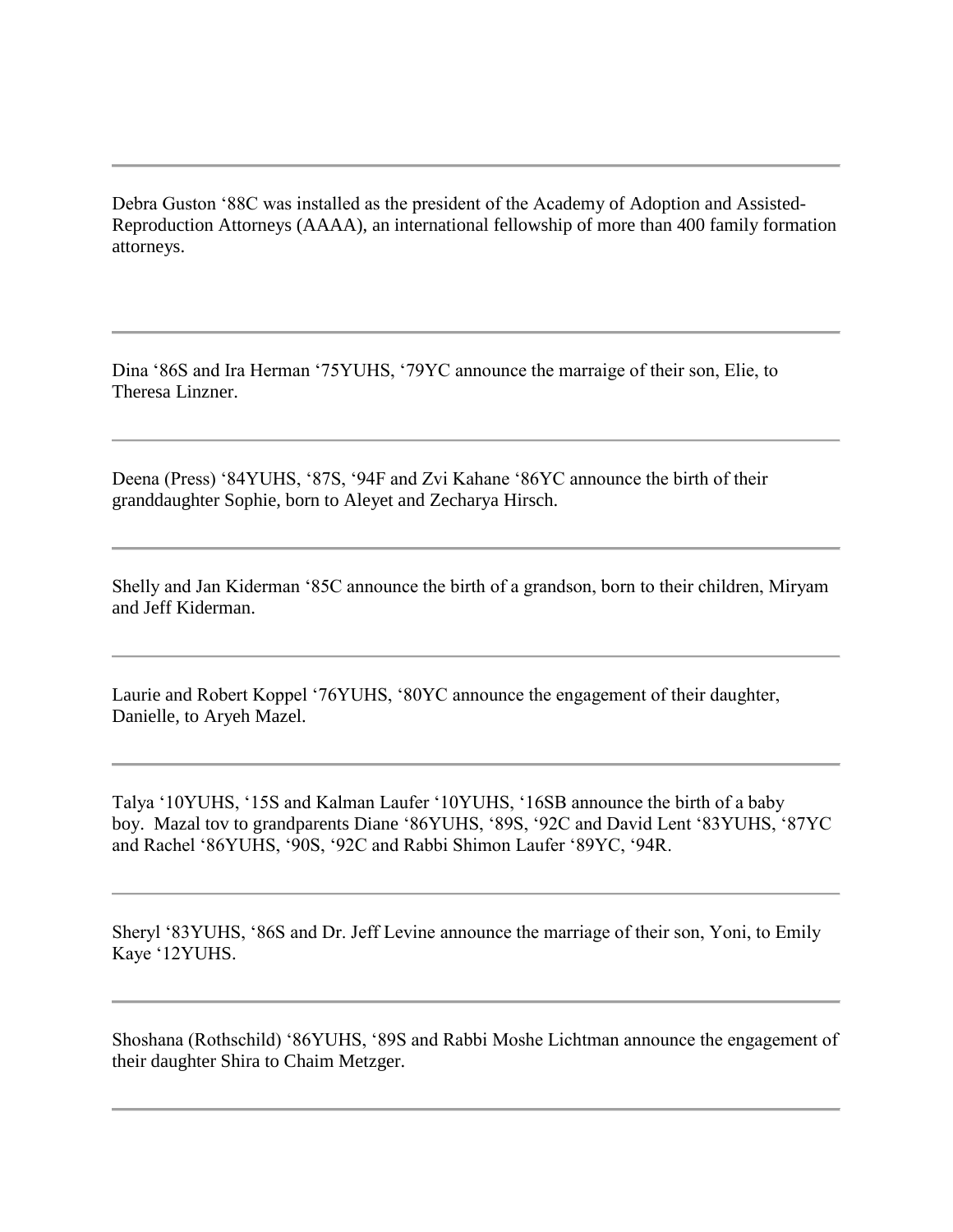Tova '82YUHS and Meshulam Lisker announce the engagement of their son Eliezer Yaakov to Avigayil Simon.

Ilisa and Jason Nussbaum '87YUHS announce the bat mitzvah of their daughter Lucy Sarah.

Tova '89S and Ira Shulman '82YC announce the birth of a grandson to their children Tehila and Eli.

Esti '79YUHS and Howard Schwab '82YC announce the marriage of their son, Yechiel '17YC to Arielle Wasserman.

Judi '78YUHS and Brad Scher '82YC announce the marriage of their daughter, Sarice, to Barry Greengus.

Dr. Deborah Serani '89F was named by OnlineCounselingPrograms.com as one of our top therapy bloggers of 2017.

Penny (Finkelstein) '92S, '95W and Rabbi Brian Thau '86YC, '90R, '98A & announce the engagement of Brian's daughter Racheli to Akiva Bedziner. Mazel Tov to Akiva's parents Menachem and Elana Bedziner and Devorah Altman.

Anne and Dr. Mark Wasserman '85YC announce the birth of a grandson, Yaakov Joseph, born to their children, Rebeccah '16S and Moshe Friedman.

Ora (Goldberg) and Mark Watson '99SB announce the marriage of their daughter Elisheva to Yedidya Levin. Mazal Tov to grandparents Terri and Wallace Goldberg '63YUHS, '67YC.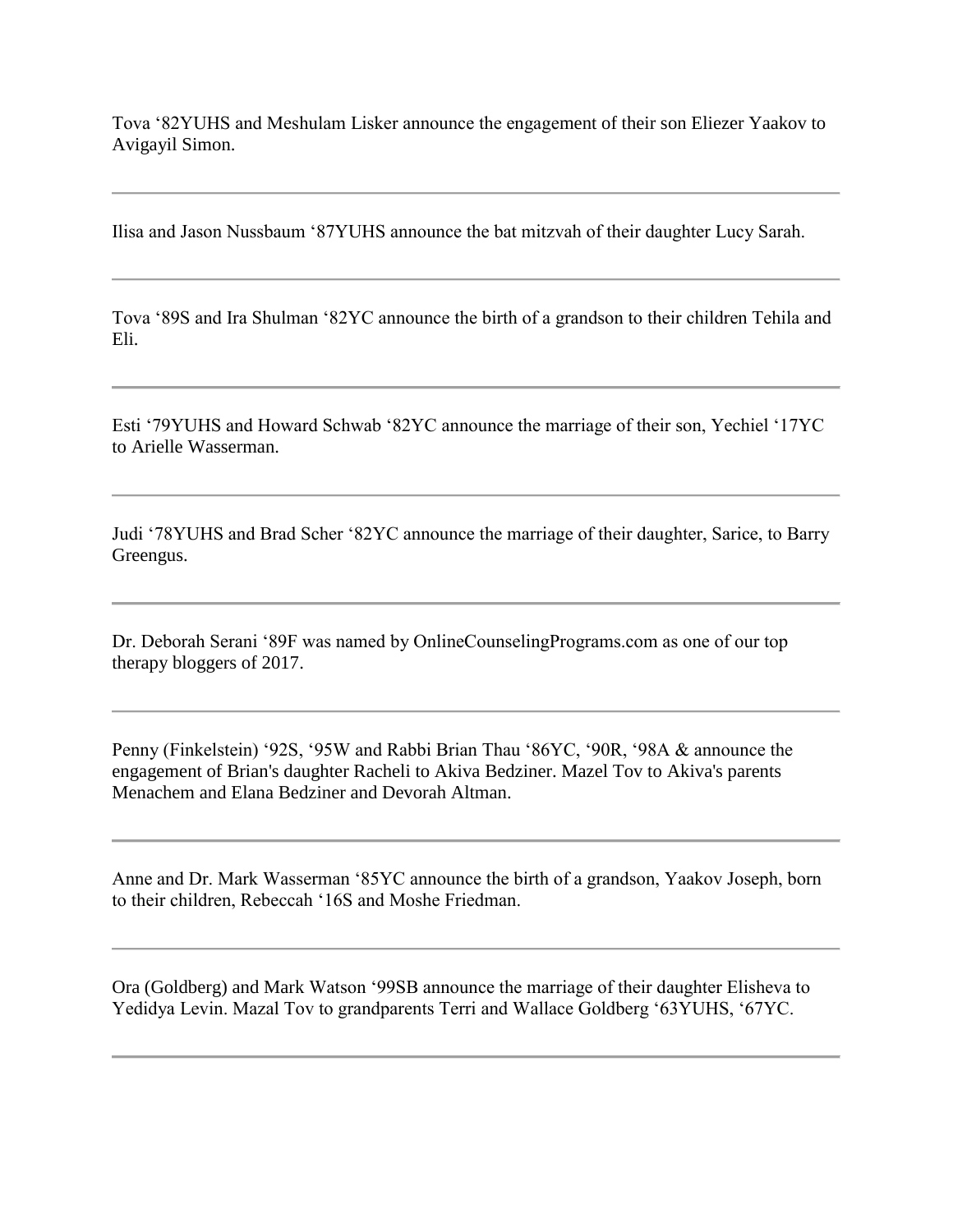Dr. Orit '95E and Jan Wimpfheimer '86YUHS, '89YC announce the marriage of their son Ariel, to Shachar Kaplan. Mazal tov to grandparents Susanne and Michael Wimpfheimer '61YUHS.

Dr. Deena '88E and Rabbi Sam Zimmerman '77YUHS, '81YC, '84R, BR announce the wedding of their son Lieutenant Yosef Zimmerman to Tal Mulai.

## **1990's**

Meryl and Yerachmiel Bratt '89YC, '92C announce the birth of their grandson Michoel to their children Leah and Yitzy Bratt.

Jennifer and Shmuel Cahn '95YUHS, '99SB announce the birth of their son, Ari Rephael.

Judy Dick '92S published her third adult coloring book, Shalom Coloring III: Animals of the Bible (Behrman House).

Pnina '12E and Eric Distenfeld '97YUHS '01SB announce the birth of a baby girl.

Adina '95S and Jeremy Fand announce the Bat Mitzvah of their daughter, Aurelie.

Penina '99S and Rabbi Josh Flug '98YC, '01R announce the bat mitzvah of their daughter Aliza.

Adina '87YUHS, '95C and Lawrence Garbuz '95C announce the bat mitzvah of their daughter, Eva.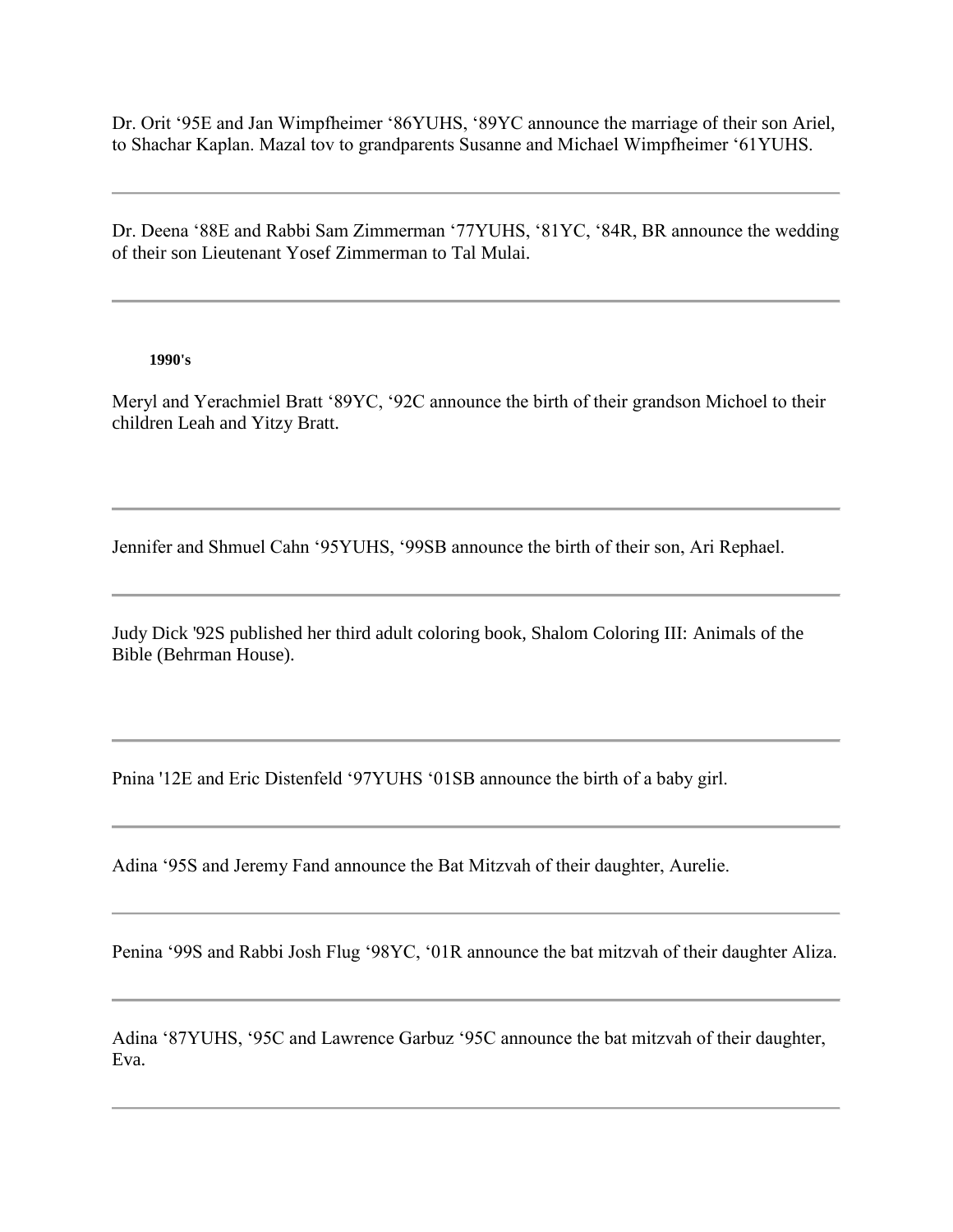Ann Koffsky '93S published "Judah Maccabee Goes to the Doctor" a Hanukah themed children's book.

Stephanie '97C and Dr. Jeffrey Korenman, celebrated the bar mitzvah of their eldest son Max in December, just eight weeks after celebrating the birth of their second daughter, Elizabeth Mia.

Bonnie '94S and Rabbi Dovid Kupchik '89YC, '93R, '98A announce the marriage of their daughter Tova, to Chaim Levitz.

Tzippy (Barishansky) '90S and Dr. Yaron Lebovitz '88YC, '93E announce the marriage of their son Akiva to Yehudit Goldstein.

Rabbi Ari Leubitz '95SB, Head of School of the Atlanta Jewish Academy (AJA) was selected to serve as a mentor for the Day School Leadership Training Institute. Chosen from a very competitive pool of national applicants, Rabbi Leubitz will be a mentor to new and aspiring heads of school from Jewish day schools across the U.S., Canada and Israel.

Elliot Lowenstein '94YUHS, '98YC announces his marriage to Bella Flores.

Susie '92S and Jeff Meyers announce the Bar Mitzvah of their son Joseph.

Elana '97S, '04W and Jamie Minkove '96SB announce the bar mitzvah of their son, Jonah.

Ora '00S and Rabbi Judah Mischel '99YC, '07A announce the birth of their son, Avraham Yitzchak.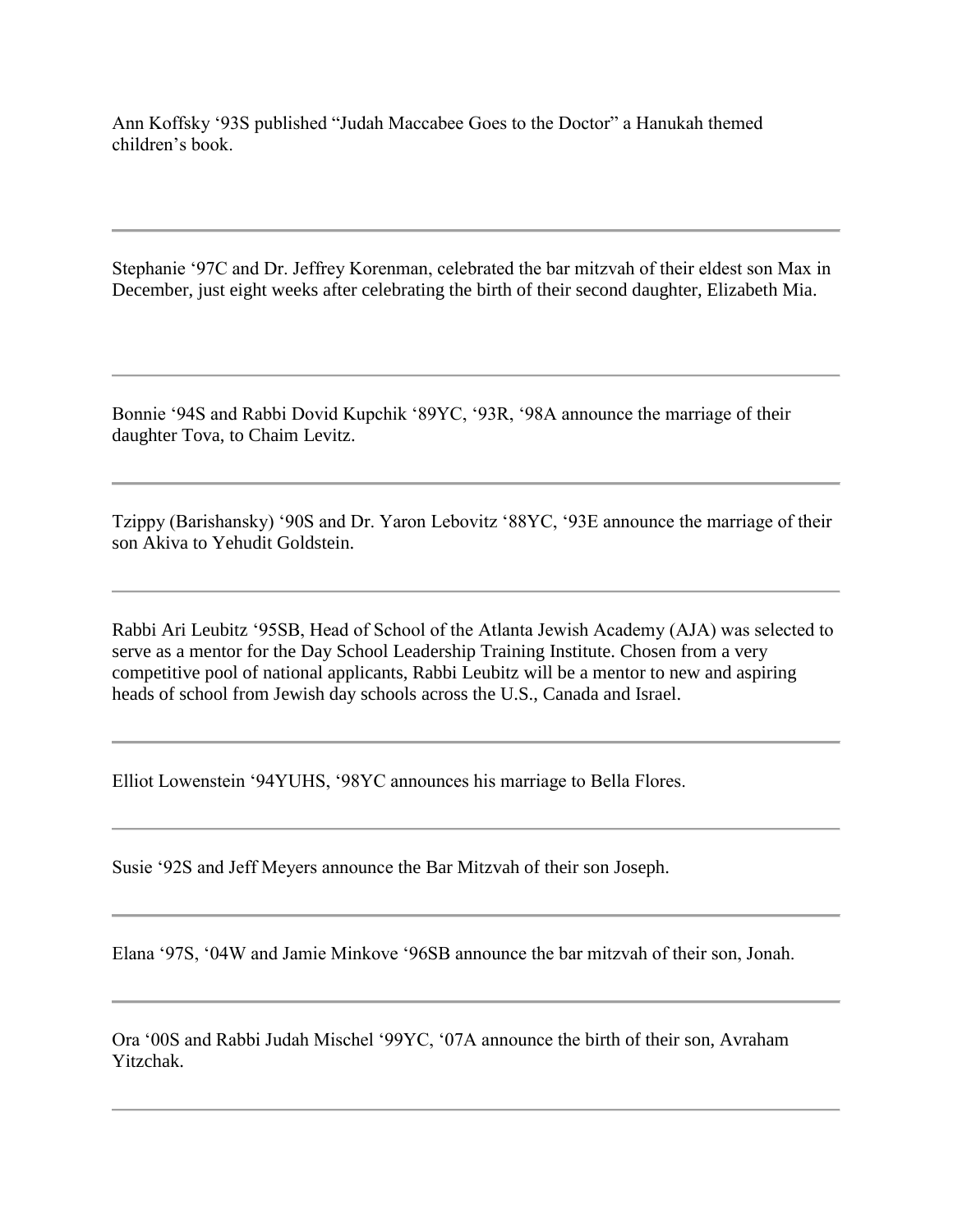Tanya and Jason Olshan '97YUHS announce the bar mitzvah of their son, Avraham Mordechai. Mazal tov to grandparents Jeanette and Neil Olshan '65YC.

Shoshana and Rabbi Michael Olshin '91YC, '95A announce the bat mitzvah of their daughter Emunah.

Nechama and Steven Pudell '91YC announce the birth of their first grandchild, Dovid Eliyahu Gabbai to their children Shoshana (Pudell) and Ben Gabbai.

Dr. Dale Rosenbach '99YUHS '03YC is invited to Minneapolis, Minnesota to speak for the Twin Cities Periodontics Study Group in February 2018. He also co-authored an article with Dr. Kara Slavik accepted for publication in the Fall-Winter 2017 New York County Dental Society's Dentists' Quarterly on immediate dental implants.

Abigail and Rabbi Elie Rothberger '93YUHS, '97YC, '02R, '04A announce the bar mitzvah of their son Chaim. Mazal tov to grandparents Debbie and Rabbi Joe Rothberger '54YUHS, '58YC, BZ, '61R, BR, '68F, '89A.

Dr. Chani (Pearlman ) '90YUHS, '94S and Jason Schwartz '93SB announce the bar mitzvah of their son Dani.

Miriam and Hillel Scheinfeld '89YUHS, '94SB announce the engagement of their son Yechiel to Abby Yudin, daughter of Ruthie (Garbasz) '93S and Rabbi Gotch Yudin '83YUHS, '90YC, '92R, A and granddaughter of Shevi '62YUHS, '64TI and Rabbi Benjamin Yudin '66YC, '69R.

Mark A. Treitel '94C has been elected President of the Los Angeles Intellectual Property Law Association, www.laipla.net, for 2017-2018.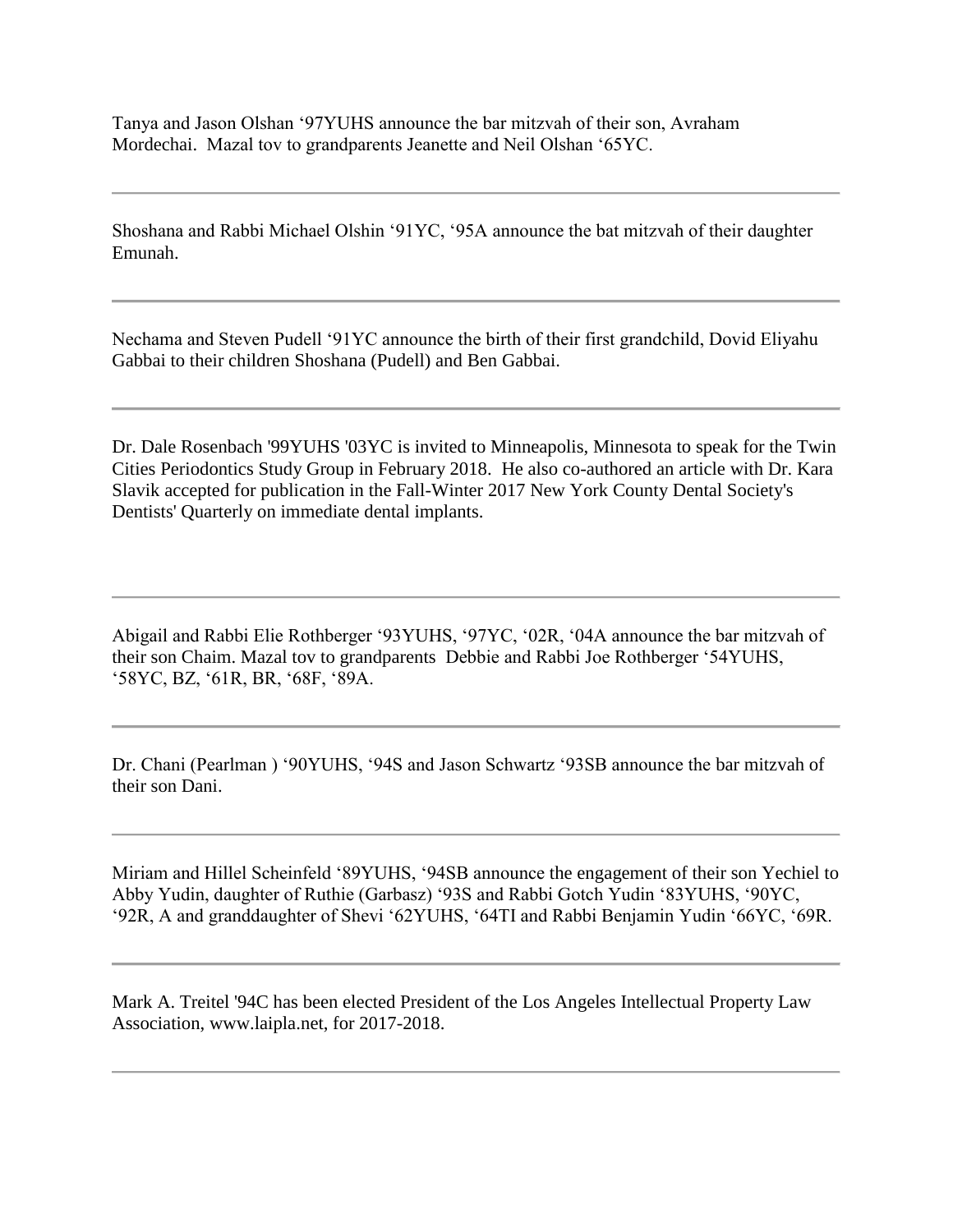Dani Waxman '99YC, BR, A has released RecallCue, a digital memory aid aimed at helping people with MCI(Mild Cognitive Impairment) or early dementia and the families caring for loved ones.

Dr. Amy and Noah Weisberger '95YC announce the Bat Mitzvah of their daughter Anna.

Ilana (Fein) '87YUHS, '91S and Dr. Moshe Wertenteil '86YUHS,'90YC announce the engagement oftheir son Tzvi, to Reut Baer, daughter of Dr. Lea and Dr. Asher Baer '88YUHS.

## **2000's**

Tali Konigsberg '07S announces her engagement to Zev Bachrach.

Rebecca Rapoport and Moshe Billet '04SB announce the birth of a baby boy.

Dena '12GW and Rabbi Avram Block '09YC, '11R announce the birth of their daughter Nava Shifra.

Staci (Lieberman) '00E and Jack Bodner announce the bar mitzvah of their sons, Noah and Leo.

Shira '02S and Hayyim Danzig '06YC announce the birth of a baby boy.

Faith '04W and Josh Fisch announce the bar mitzvah of their son Judah.

Elizabeth '07S and Moshe Glasser '05YC, '07A announce the birth of a baby boy. Mazal tov to grandparents Rachel '74S and Paul Glasser '73YC.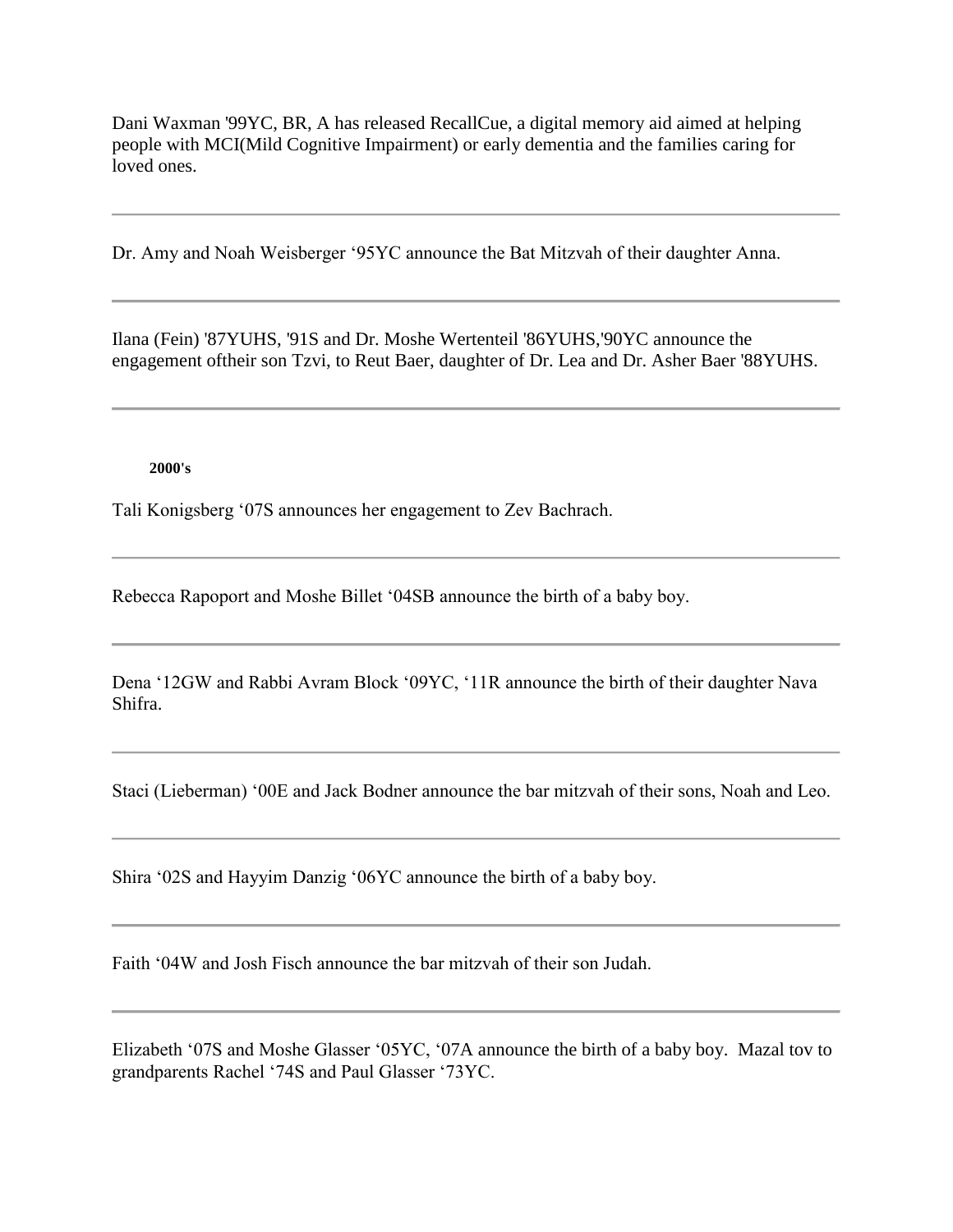Alise '09S, '11A and Rabbi Yoni Gold '09YC, '12A announce the birth of a baby boy.

Chava and Rabbi Yonah Gross '98YUHS, '04YC, '06R announce the birth of their daughter Rivka. Mazal tov to grandparents Lorraine and Rabbi Sam Vogel '58YUHS, '62YC, '65R, '66BR, '67BS and Judy and Mark Gross.

Shani (Snyder) '06S, '10E and Eli Hagler '06SB announce the birth of a baby boy.

Joe Hirsch '04 YC '06 RIETS '06 AGS published The Feedback Fix, number one new release on Amazon.

Davita Karp '09SB announces her engagement to Tzvi Robinson.

David J. Katz '05SB was named to the first-ever Forbes list of "America's Top Next-Generation Wealth Advisors."

Rena Katz '09S announces her engagement to Iacov Maltz. Mazal tov to her parents Charlotte '70S and Harry Katz '69YC.

Shana '04YUHS and Yitzy Klein '09SB announce the birth of a baby girl.

Ricki '06S and Judah Kurtz '01YUHS, '08SB announce the birth of their daughter Aliza Tehilla.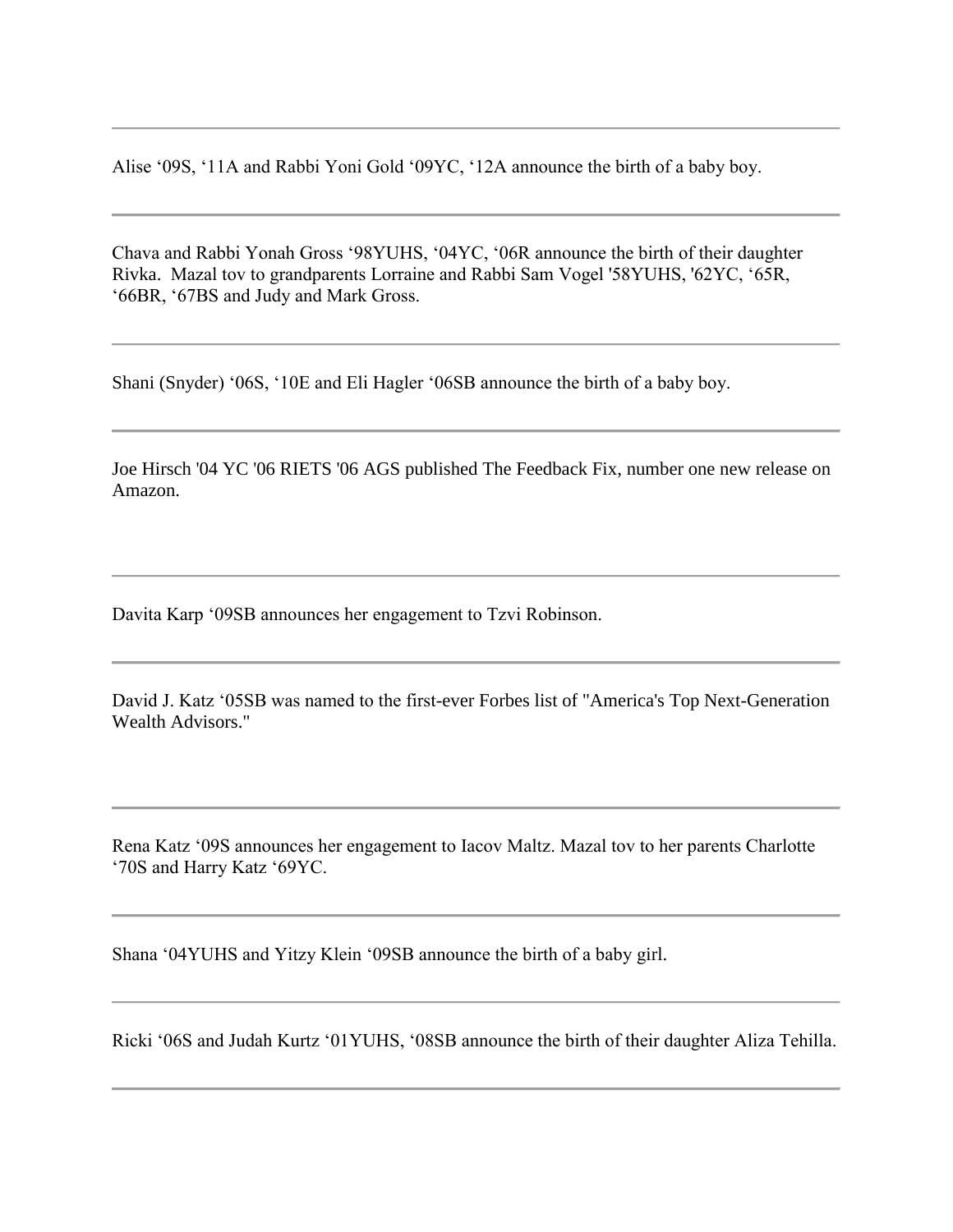Shana and Dr. Ari Lowell '03SB were honored at the annual Yeshiva Be'er Yitzchock Dinner.

Leorah '96YUHS, '00S and Akiva Marcus '01YC announce the bar mitzvah of their son, Elisha.

Gabrielle Segal '12YUHS and Daniel Neiss '05YUHS, '09YC announce their marriage.

Ayelet and Jonathan Pelzner '09SB announce the birth of a baby boy.

Rabbi Beny Rofeh '06YC, '15W announces his engagement to Yoanna Freedman.

Yehuda "J.R." Rothstein '01YUHS of Monsey, New York has received a Fulbright award to Canada from the U.S. Department of State and the J. William Fulbright Foreign Scholarship Board.

Josh Shpayher '04YC has been named General Counsel for LabPro, a healthcare company in Harwood Heights, IL that is committed to providing clients with fast, accurate and cost-efficient toxicology services to enhance patient care with unmatched customer service.

Sara and Uri Weingarten '05YUHS, '09YC announce the birth of their daughter Gabriella Tova.

Dr. Shira Weiss '00S, '08A, '13BR published her new book: Joseph Albo on Free Choice: Exegetical Innovation in Medieval Jewish Philosophy.

Rabbi Chananya Weissman '01YC, '05A, '06R announces the publication of his latest book *How to Not Get Married: Break These Rules And You Have A Chance.*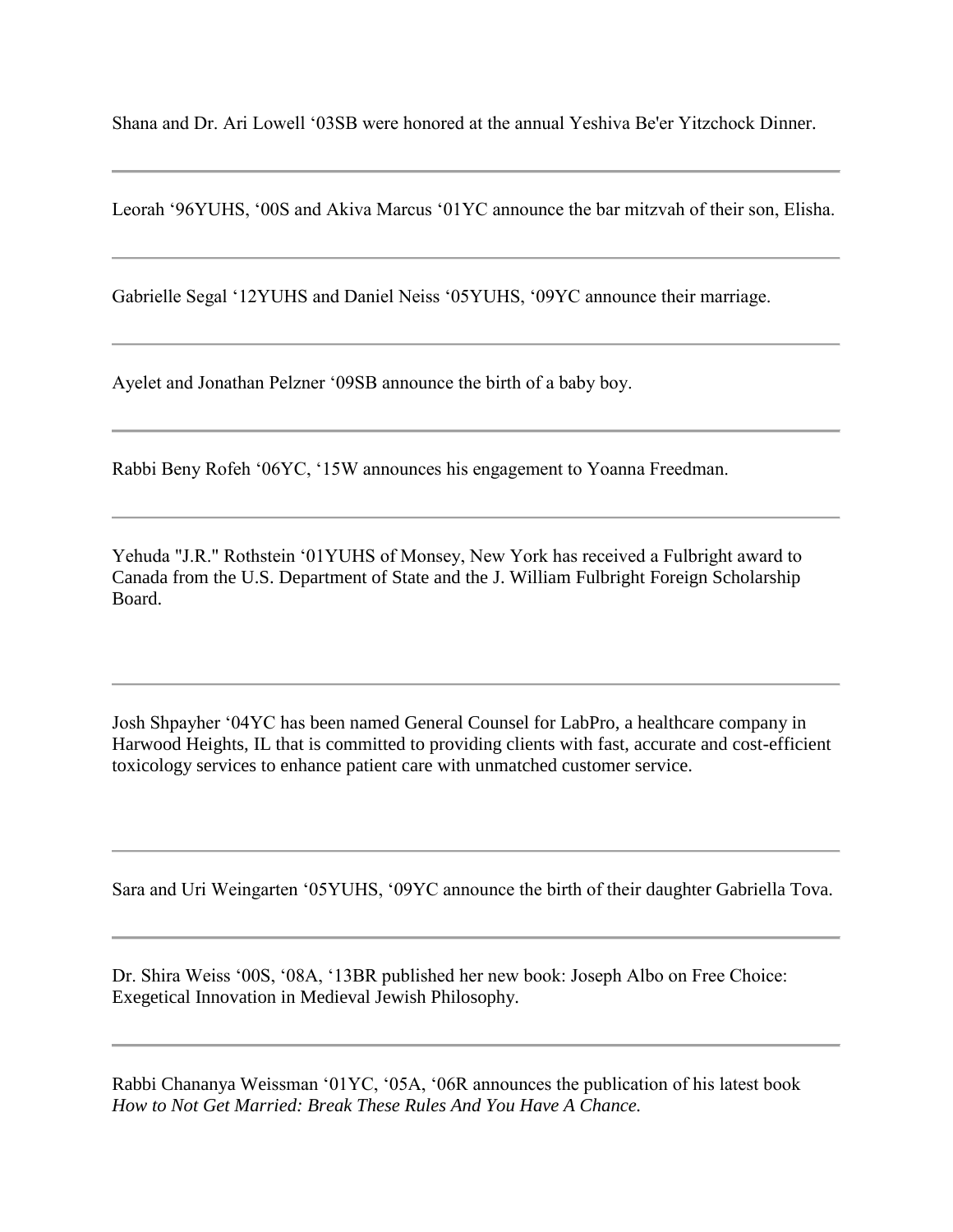Nehama (Cohen) '06SB and Dori Zofan '08W announce the birth of their daughter Liel Ahuva.

## **2010's**

Faigy and Daniel Abraham '12SB announce the birth of their daughter, Naama Rena.

Alana Blumenthal '14S and Asher Becker '15YC announce their marriage. Mazal tov to their parents Anne '88S and David Blumenthal '75YUHS and Rivky '88YUHS and Ari Becker '91YC.

Aaron Berman '12YUHS announces his marriage to Tova Haft.

Miriam '13S and Rabbi Tuvia Brander '12YC, '16R announce the birth of their daughter, Amalya Hodaya. Mazal tov to grandparents Esther Apter and Blima and Rabbi Menachem Apter, and Ruchie '84S and Rabbi Dr. Kenneth Brander '84YC, '86R. And to great grandparents Ellen and Rabbi Aaron Brander '59R.

Devora Cohen '14S announces her engagement to Ariel Berkowitz.

Shevy '12S and Jared Dubin announce the birth of their daughter, Talia Rachel. Mazal tov to grandparents Joyce and Steven Davis '85YC.

Akiva Katz '15SB announces his engagement to Samantha Meisels. Mazal tov to their parents Amy '72YUHS, '76S, '78W and Nathan Katz '77YC and Benay '88S and Dr. Ira Meisels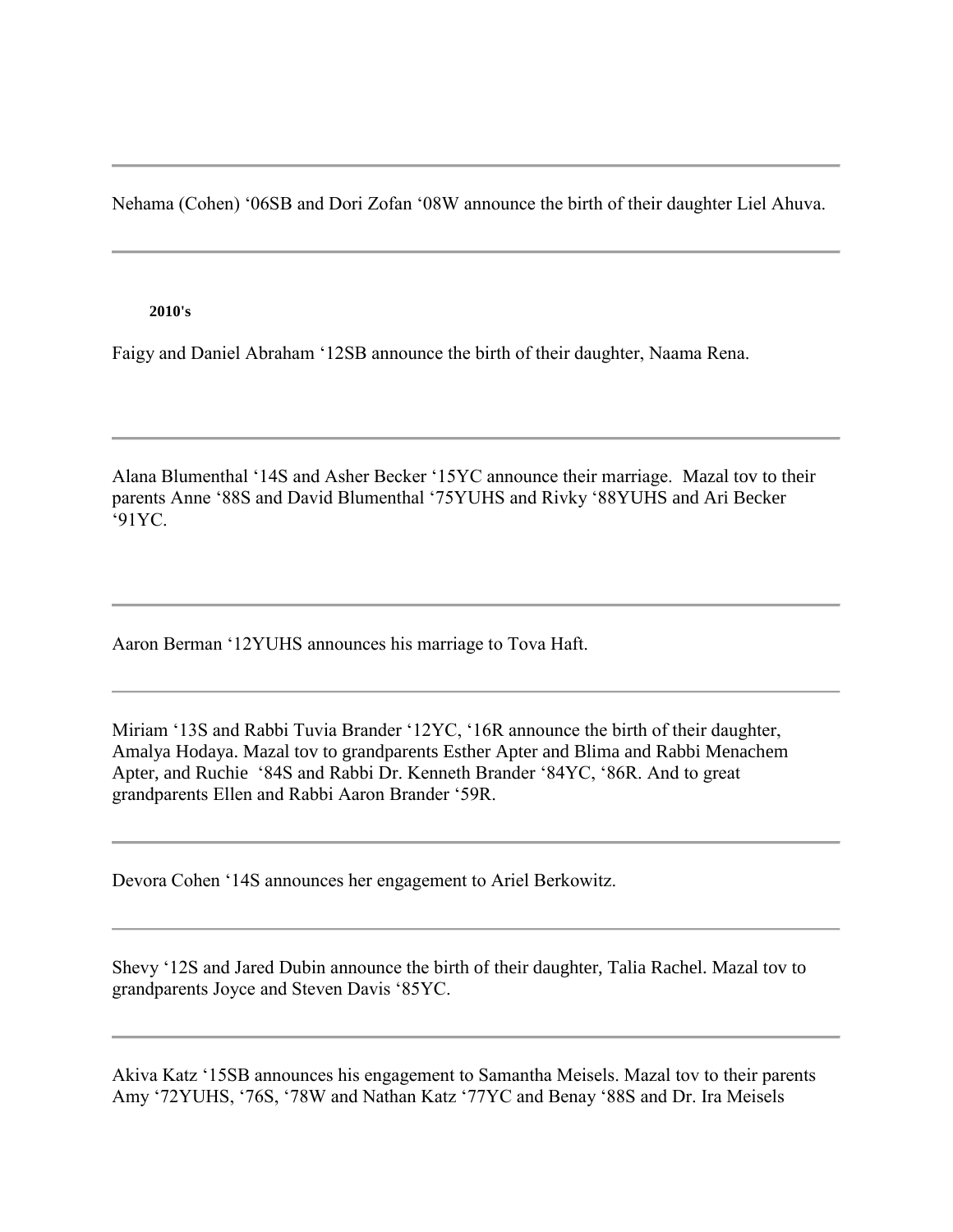'80YUHS, '85YC. And to Akiva's grandparents Sylvia (former Director of the YU Museum) and Rabbi William Herskowitz '48YC, '50W, '55R, '74BR.

Adina Erdfarb '11S announces her marriage to Daniel Landesman.

Sarah and Yosi Faber '05YUHS, '10YC announce the birth of a baby boy.

Marlee Fisher '12S, '13GS and Levi Farkas '06SB announce their marriage.

Eli Fishbein '11SB announces his marriage to Lucy Batterman.

Ariella Applebaum '17S and Eli Gartenberg '15YC announce their marriage.

Zach Goldstein '12YC announces his graduation from Indiana University School of Medicine, and his residency match into orthopedic surgery at Indiana University in Indianapolis.

Mouchka '11S and Dov Heller '14YC announce the birth of a baby boy.

Giti (Klinger) '10SB and Rabbi Yaakov Hoffman '09YC, '13R announce the birth of a baby girl.

Eliana '15S and Yehuda Kaminer '13SB announce the birth of a baby girl, Emuna Sara.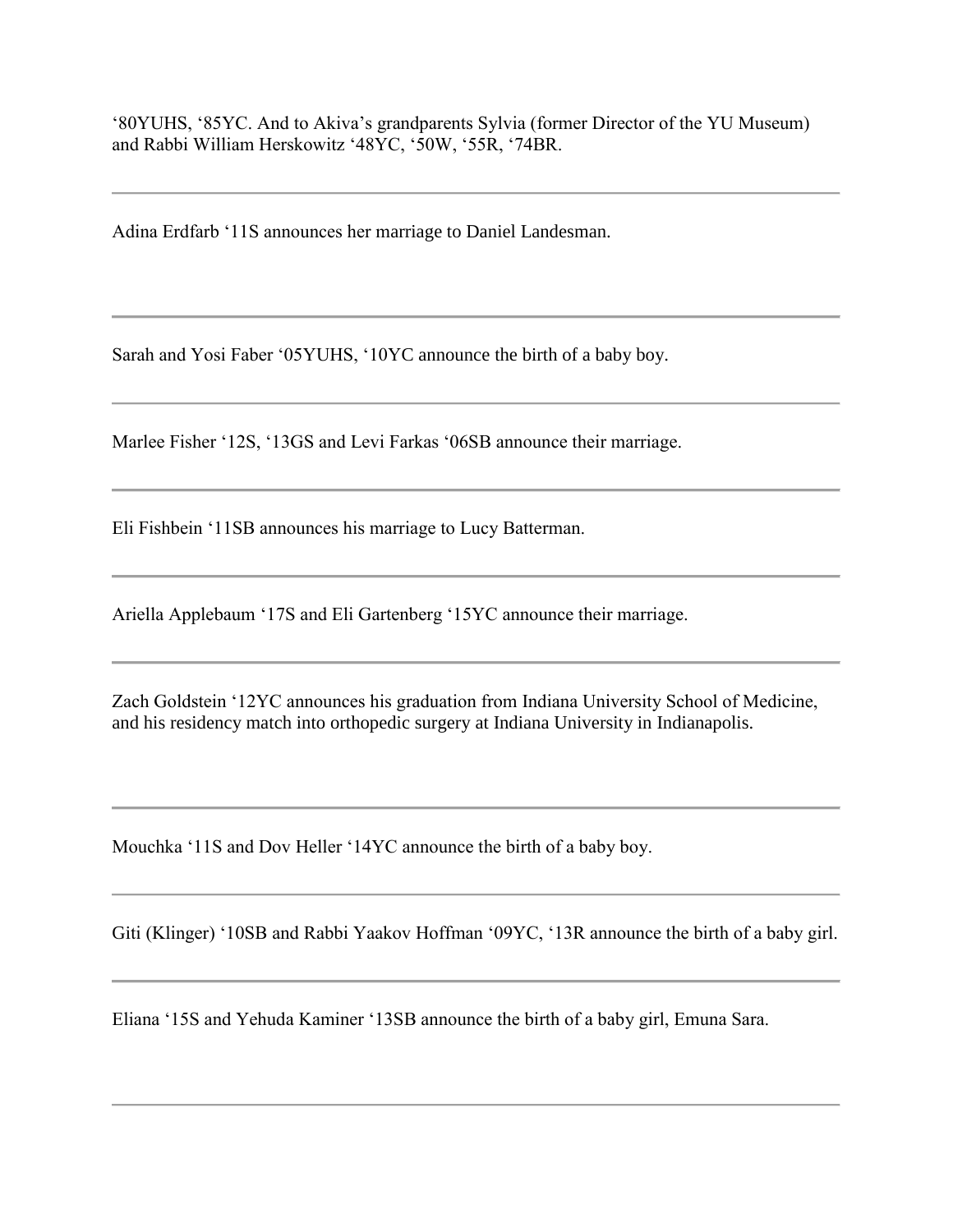Leora and Alex Landsman '08YUHS, '14YC announce the birth of a baby boy. Mazal tov to the grandparents Ellen and Steve Naiman and Naomi '83YUHS, '86S and Rabbi Mark Landsman '83YUHS, '87YC, '90R, and great grandparents Sabina and Rabbi Jacob Kaufman '56YC, '57R.

Jessica '05YUHS and Rabbi Reuven Lebovitz '11SB, '13A, '14R announce the birth of their son Yaakov.

Ally '11SB, '15A and Eytan Mishkoff '06YUHS, '11SB announce the birth of their son, Isaac Meir.

Gabrielle Segal '12YUHS and Daniel Neiss '05YUHS, '09YC announce their engagement.

Michelle and Eitan Nidam '12SB announce the birth of their son Benjamin Izzy.

Sarina Miller '13S and Gaby Novick '15YC announce their engagement.

Catherine Pearlman '11W published "IGNORE IT! How Selectively Looking the Other Way Can Decrease Behavioral Problems and Increase Parenting Satisfaction".

Wendy '10S, '14E and Maurice Rabbenou announce the birth of their daughter Audrey May.

Dara and Sammy Rosenzweig '13SB announce the birth of a baby boy.

Sammy Schwartz '16SB announces his engagement to Julianna Stadtmauer.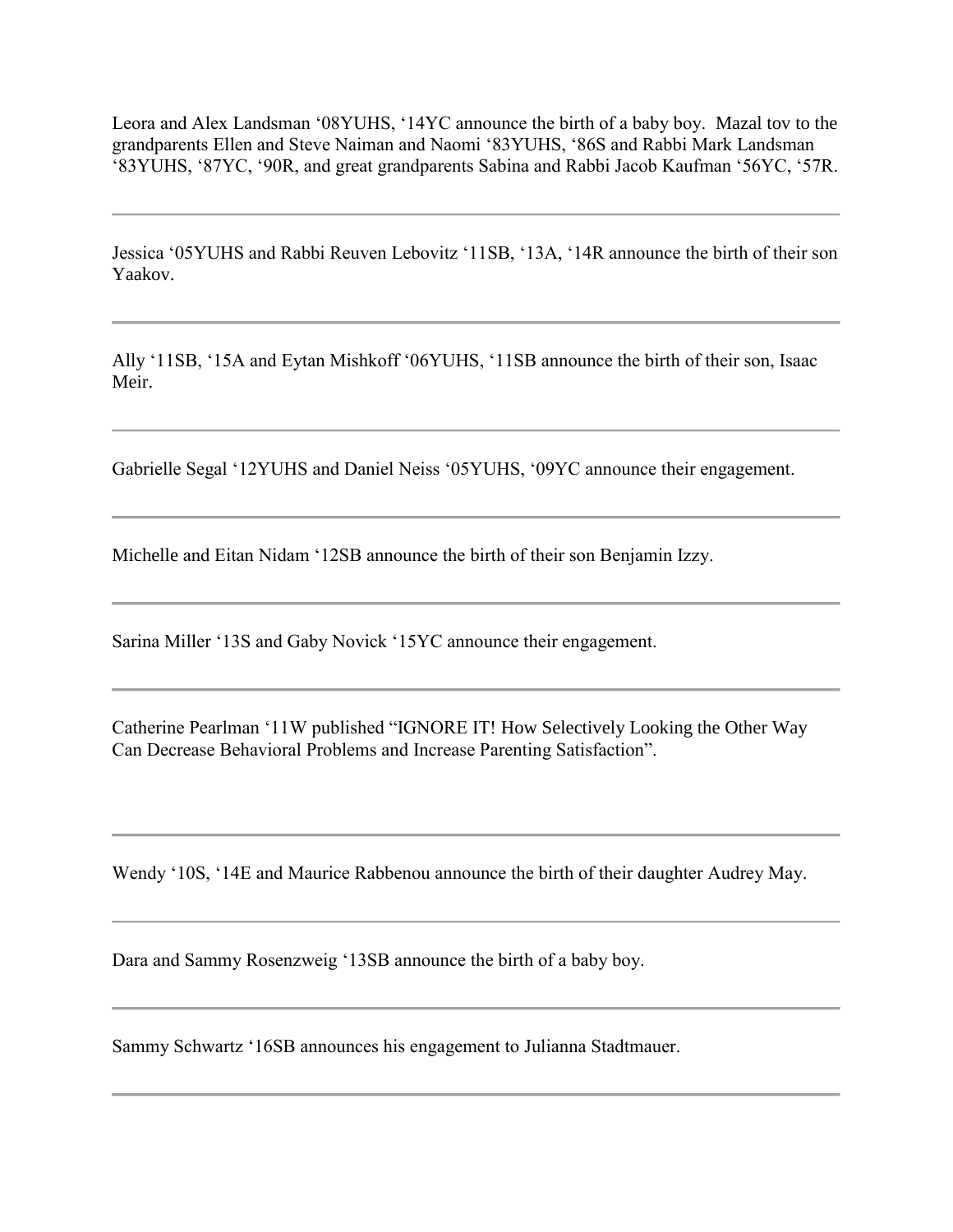Alex and Eitan Selevan '14YC announce the birth of a baby boy.

Galila Shapiro '17S and Elie Flatow '16YC announce their engagement.

Eliana Shields '16S announces her engagement to Judah Kerbel.

Rose Snyder '12S, '17E and David Steinmetz '14YC announce the birth of their daughter, Nava Devora.

Jessica Gross '11S, '15E and Doni Stiefel '12YC announce their engagement.

Ruthie '11S and Tani Pollak '15SB announce the birth of a baby boy.

Avigayil '12S and Akiva Schreiber '13SB announce the birth of their daughter Adeline Joy.

Miriam '10YUHS, '14S, '17A and Rabbi Elie Schwartz '13YC, '17R announce the birth of their son Adir Baruch.

Zahava '13S, '15A and Danny Stemp '13YC announce the birth of a baby girl.

Shira Aharon '17S and Avraham Wein '12YUHS announce their engagement.

Ronit (Pelcovitz) '08YUHS, '12S and Jonathan Weitzman '12SB announce the birth of twins.